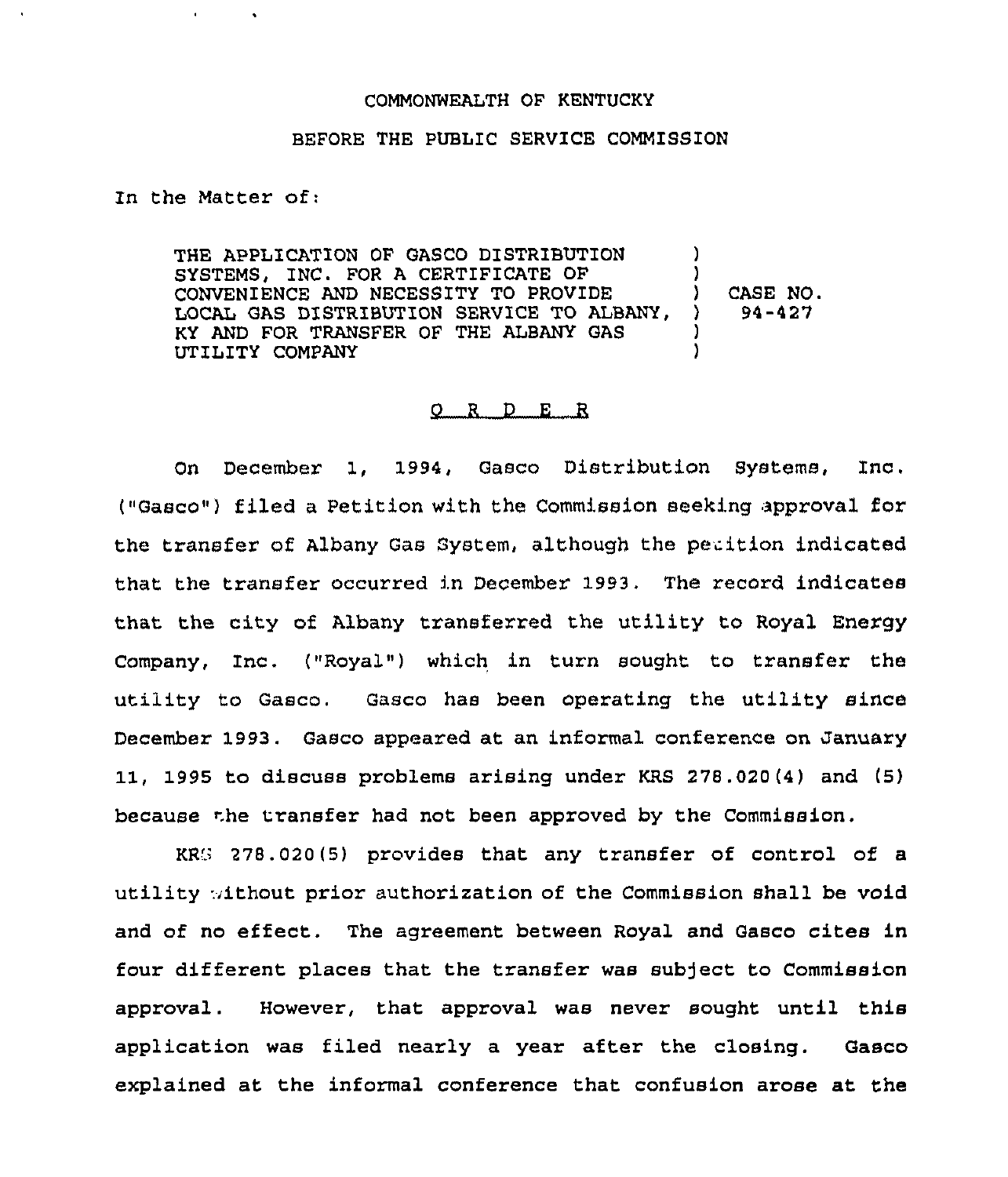time of the transfer due to timing problems in acquiring both the utility and a related Tennessee operation at the same time. Gasco further stated that it was not aware at the time the contract was signed that Royal had not obtained a certificate of convenience and necessity from the Commission in Case No. 93-443.<sup>1</sup>

January 12, 1995, Gasco filed an amended application clarifying that the assets of the utility are currently owned by Royal and modifying the Asset Purchase Agreement between Royal and Gasco to allow Gasco to withhold final payment of the purchase price until the transfer is approved by the Commission. Modifications to the management agreement between Gasco and Royal extending Gasco's authority to operate the utility until Commission approval of the transfer is obtained were also filed. Gasco alleges and the Commission agrees that since the contract with Royal remains executory until the last payment to Royal is made, and until the Commission approves the transfer, Gasco can only be considered the operator of the utility for Royal and the transaction has not been completed within the meaning of KRS 278, 020 (5) .

The Commission is required by statute to grant its approval if the person acquiring the utility demonstrates the financial, managerial, and technical abilities to provide reasonable service. The Commission after examination of the application, the amendments

 $\mathbf{1}$ Case No, 93-443, The Application of Royal Energy Company, Inc. For <sup>a</sup> Certificate of Public Convenience and Necessity to Provide Local Gas Distribution Services to the Public.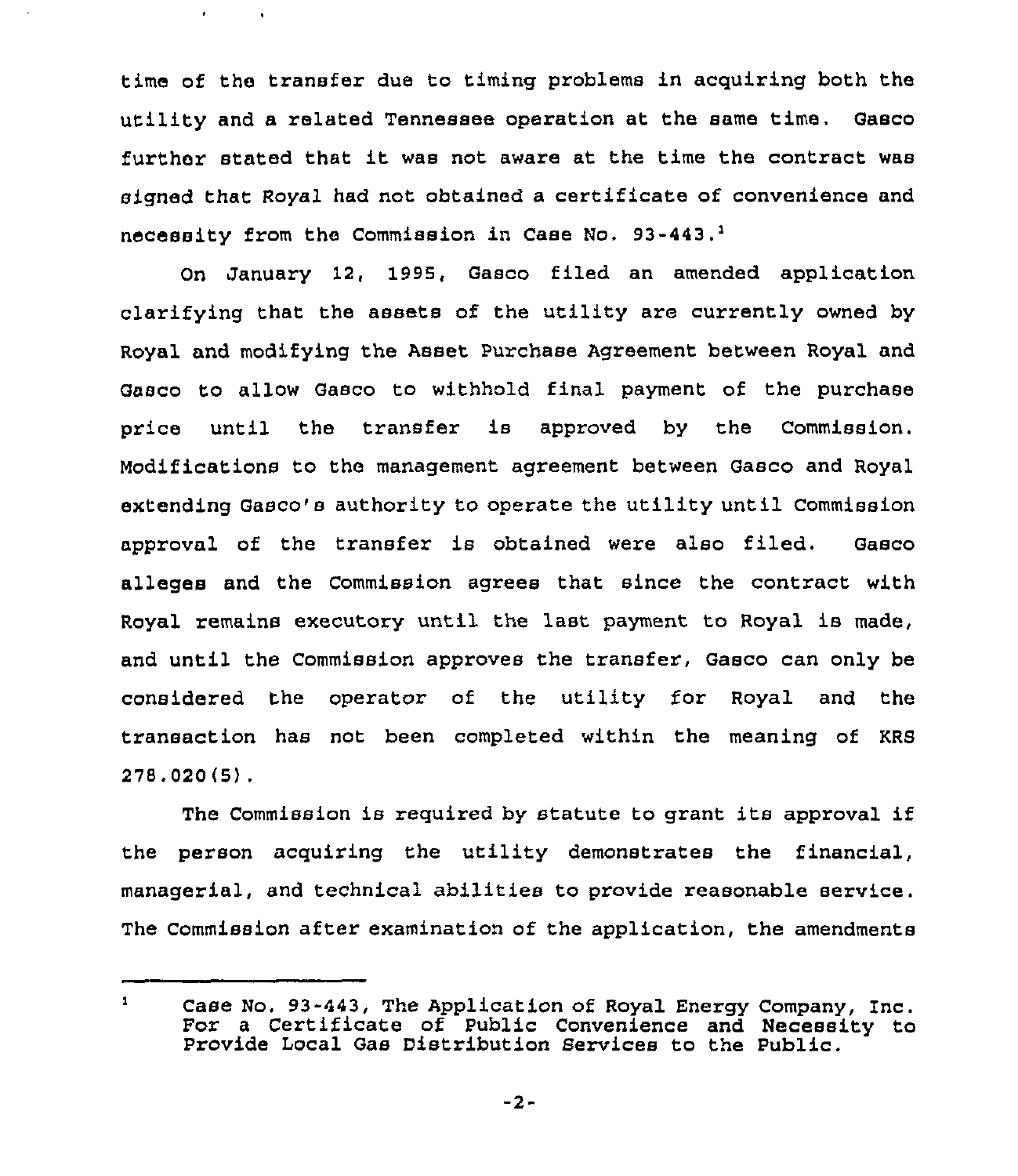thereto, and all other evidence of record, and being otherwise sufficiently advised finds that Gasco has met the statutory standard and the transfer should be approved. Gasco has demonstrated the requisite managerial and technical abilities to operate this utility for the past year pursuant to the management contract with Royal. In addition, the principals of Gasco include officers and directors of the parent corpoxation, the Titan Energy Group, Inc. which owns and operates five local distribution companiee in this and other Jurisdictions. Gaeco has demonstrated to the Commission's satisfaction that it has the financial ability to acquire the assets by its infusion of the 8200,000 in equity capital necessary to purchase the system.

Gasco should properly record this transaction after closing. The Uniform System of Accounts Prescribed for Natural Gas Companies ("UsoA") requires that utility plant be recorded on the books of the utility at its original cost.<sup>2</sup> The USoA states that this cost shall be ascertained by an analysis of the utility's records or shall be estimated by the utility, Gasco has been unable to obtain the records necessary to determine the original cost of the assets and will therefore need to estimate this cost. In order to estimate such costs, Gasco will need to perform an original cost study of the Albany Gas system and record the plant, and its requisite depreciation, based upon the results of the study.

 $\overline{\mathbf{2}}$ Original cost as defined by the USoA means the coat of such property to the person first devoting it to public service.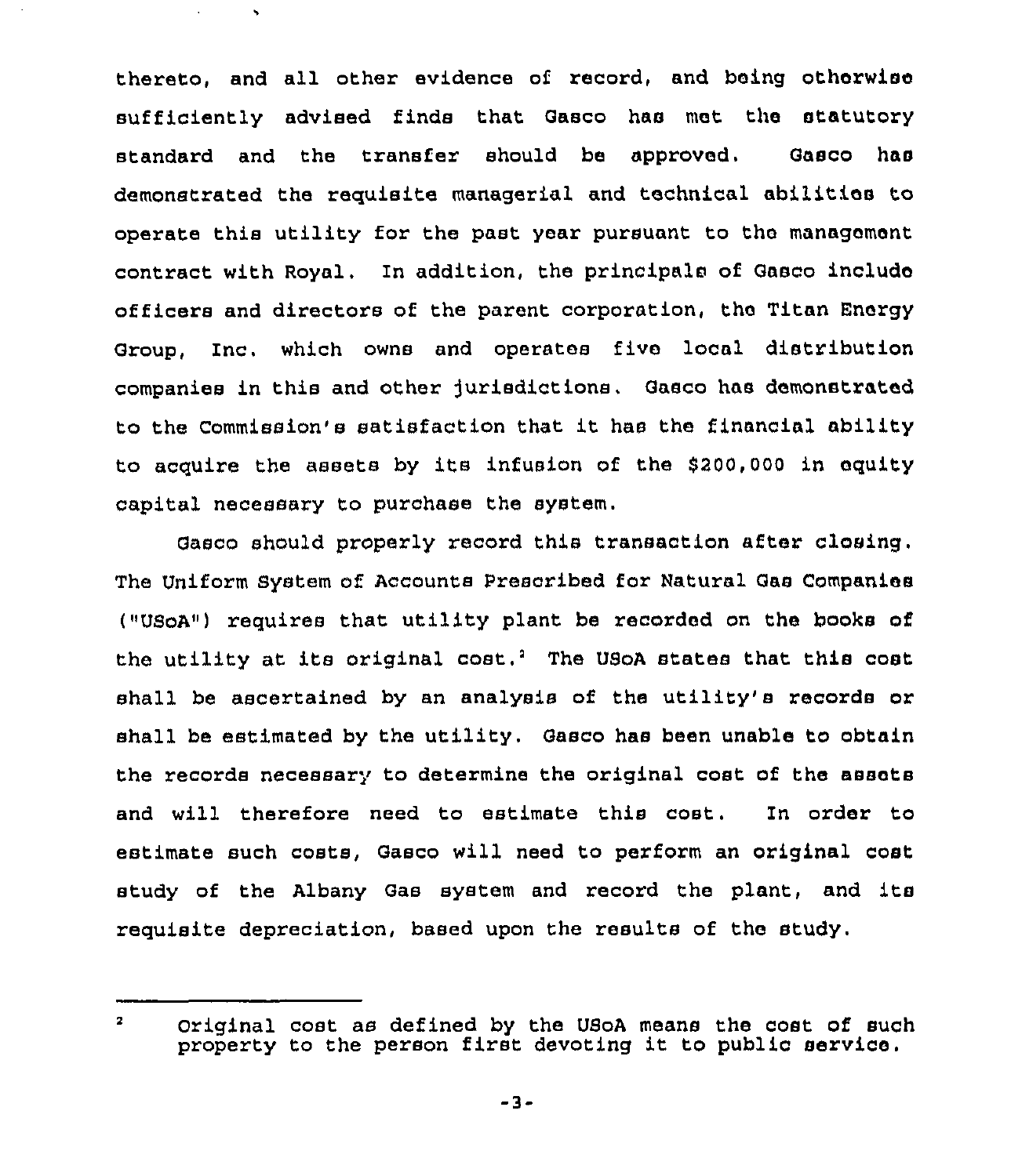1. Pursuant to the USoA, the following journal entries should be made to effect the purchase of the Albany Gas assets:

| a. To record purchase of assets:<br>Acc 102 - Gas Plant Purchased or Sold XXXX<br>$Acc$ 130 - $Cash$                                                                                                                                                        | XXXX |
|-------------------------------------------------------------------------------------------------------------------------------------------------------------------------------------------------------------------------------------------------------------|------|
| To record original cost of plant, estimated if not<br>b.<br>known:                                                                                                                                                                                          |      |
| Acc 101 - Gas Plant in Service<br>XXXX<br>including entries to accounts<br>301 thru 399                                                                                                                                                                     |      |
| Acc 104 - Gas Plant Leased to Others<br>XXXX                                                                                                                                                                                                                |      |
| Acc 105 - Plant Held for Future Use<br><b>XXXX</b>                                                                                                                                                                                                          |      |
| Acc 105.1 - Production Properties                                                                                                                                                                                                                           |      |
| Held for Future Use<br>XXXX                                                                                                                                                                                                                                 |      |
| Acc 107 - Construction Work in Progress<br><b>XXXX</b>                                                                                                                                                                                                      |      |
| Acc 102 - Gas Plant Purchased                                                                                                                                                                                                                               |      |
| or Sold                                                                                                                                                                                                                                                     | XXXX |
|                                                                                                                                                                                                                                                             |      |
| c. To record accumulated depreciation, depletion and<br>amortization incurred up to the time of the transfer:<br>Acc 102 - Gas Plant Purchased or Sold<br><b>XXXX</b><br>Acc 110 - Accumulated<br>Provision for Depreciation<br>Depletion, and Amortization |      |
| of Gas Utility Plant                                                                                                                                                                                                                                        | xxxx |
| d. Any amount remaining in account 102, Gas Plant<br>Purchased or Sold, should be closed to account 114, Gas<br>Plant Acquisition Adjustments:                                                                                                              |      |
| Acc 102 - Gas Plant Purchased or Sold<br><b>XXXX</b><br>Acc 114 - Gas Plant                                                                                                                                                                                 |      |
| Acquisition Adjustment                                                                                                                                                                                                                                      | XXXX |
| or:                                                                                                                                                                                                                                                         |      |
| Acc 114 - Gas Plant Acquisition Adjustment XXXX<br>Acc 102 - Gas Plant Purchased                                                                                                                                                                            |      |
| or Sold                                                                                                                                                                                                                                                     | XXXX |

IT IS THEREFORE ORDERED that:

 $\hat{\mathbf{r}}$ 

The proposed sale of the utility plant assets of the  $1.$ Albany Gas System to Gasco be and it hereby is approved.

2. The Journal entries and accounting treatment prescribed by the USoA and set forth above shall be followed to reflect the original plant valuation, depreciation, and any acquisition adjustment.

 $-4-$